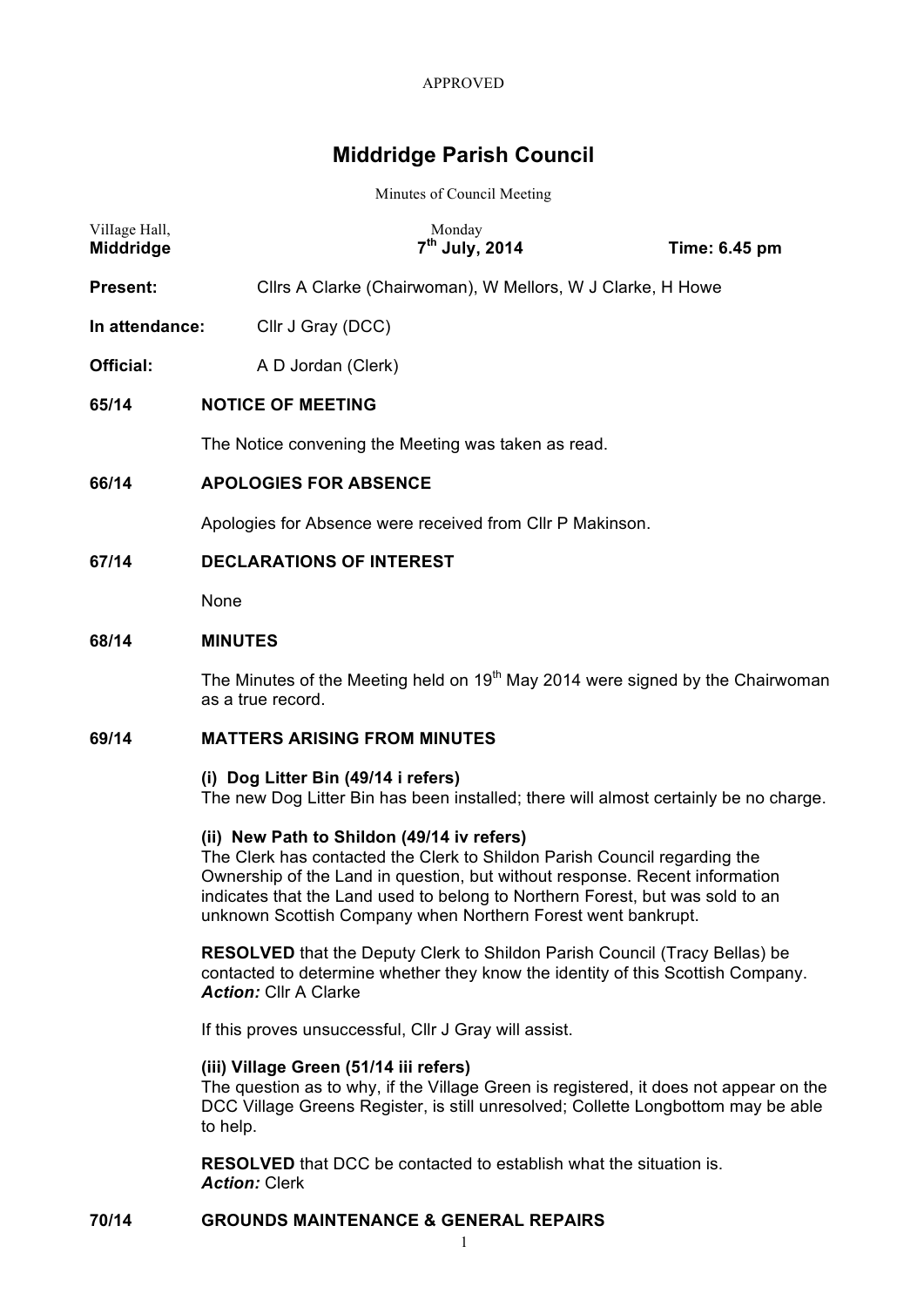### **(i) War Memorial**

There has been no further communication from the War Memorials Trust (WMT) regarding the Council's Grant Application for work on the War Memorial.

**RESOLVED** that WMT be contacted to establish what is happening. *Action:* Clerk

**RESOLVED** that the Quote of £414 from "John the Handyman" for Cleaning and Painting the War Memorial, and repainting the Fence, be accepted, and he be asked to proceed as soon as possible. *Action:* Clerk

The Picture of the War Memorial in the Village Hall Meeting Room was discussed. This is now in poor condition, and needs replacing; a larger version would be desirable.

**RESOLVED** that one of the Picture's Producers (John Davison) be contacted to establish whether this Picture is available in Electronic Format. *Action:* Cllr A Clarke

### **(ii) Parish Paths Maintenance**

 $\overline{a}$  Ian Hayman has completed the 1<sup>st</sup> authorised Cut of the Parish Paths, and the Costs have been reclaimed from DCC. He has also informed the Clerk that he plans to start the Modifications to the Stiles on Path 7 (Tramway) shortly.

The Damage to part of the East-West Section of Parish Path 2 has now been verified, and reported to Elaine Crow (the DCC Parish Paths Chief Ranger).

Ian Hayman has also reported that owing to the weather conditions this year, the Village Greens have now been given 9 Cuts, and it may be necessary to exceed the 16 authorised Cuts in order to maintain them in an acceptable condition.

**RESOLVED** that Ian Hayman be contacted and asked to inform the Council when he undertakes the 15<sup>th</sup> Cut, and to provide an estimate of how many additional Cuts may be required. If necessary, additional Cuts before the September Council Meeting are authorised.

*Action:* Clerk

### **(iii) Tree Management**

The GATC Tree Management Policy was discussed at the GAMP Local Council's Meeting; this is still to be ratified. The Parish Council were advised that in formulating their own Policy, care should be taken to ensure that this would only commit them to work which they are prepared to pay for.

**RESOLVED** that work on the Parish Council's Tree Management Policy continue, but that in the meantime, Complaints would be deal with on the basis of the Draft DCC Tree Management Policy. *Action:* Cllr H Howe & Clerk

The Cherry Tree on the Village Green at the bottom of The Close is looking very sickly. This first had problems in 2012, and was inspected by Rodger Lowe from DCC, who advised that the Tree be left for another year, and it improved in 2013.

**RESOLVED** that Rodger Lowe be asked to inspect this Tree again, and advise on appropriate action. *Action:* Clerk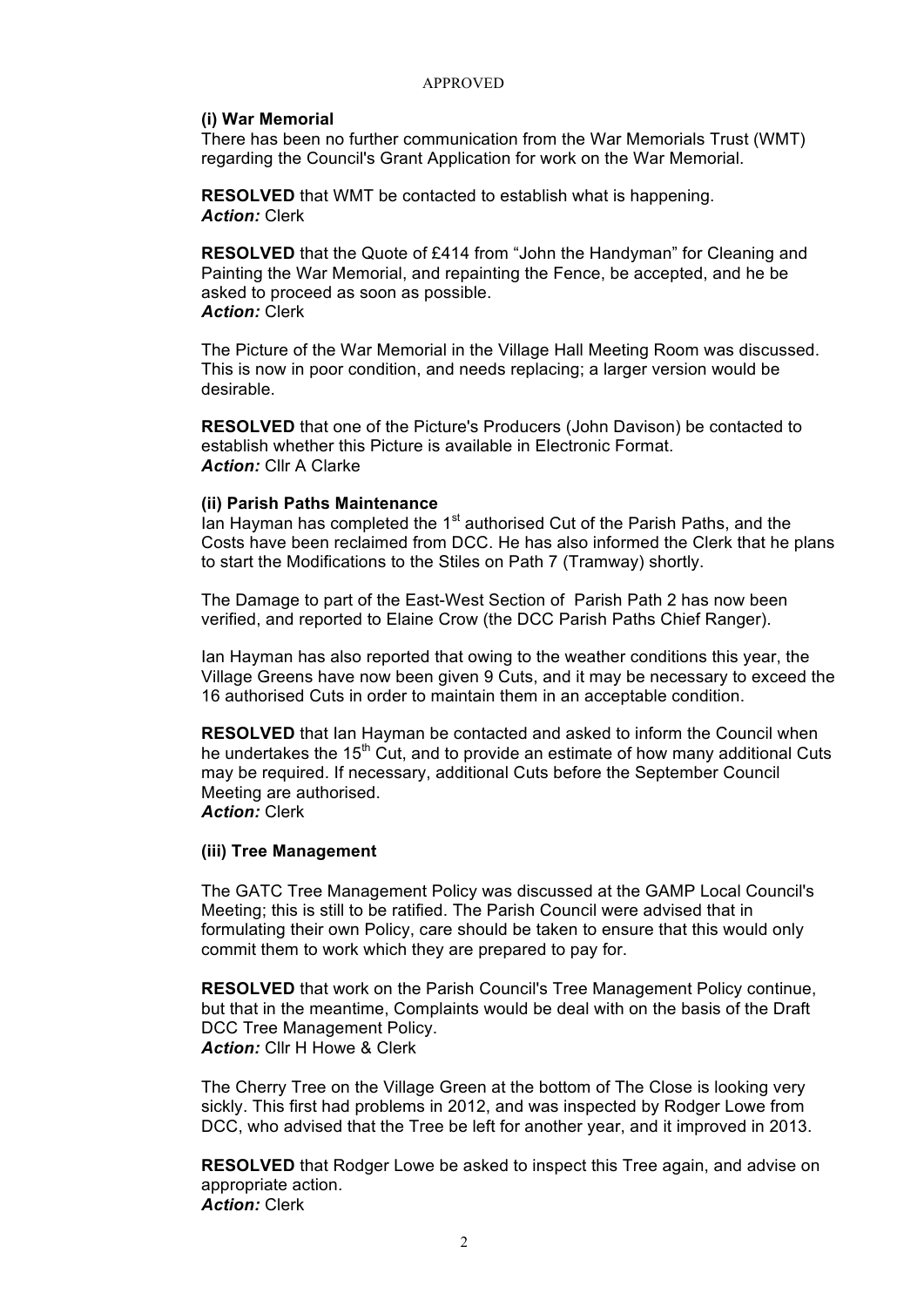Eileen Hunting from 4, Northside has complained to the Clerk that a Tree on the Village Green is restricting Light in her Property. The Draft DCC Tree Management Policy advises that no action is necessary in this case.

**RESOLVED** that no action be taken at this time, but that Rodger Lowe be asked to inspect this Tree as well, and advise on whether any action should be considered. *Action:* Clerk

# **71/14 PROPOSED DISPOSAL OF ALLOTMENTS BY DURHAM COUNTY COUNCIL, MIDDRIDGE**

Cllr J Gray is currently investigating this situation, but the DCC Officer concerned (Gerald Derby) is currently unavailable. Dependent on the result of her investigations, further action will be considered at the September Council Meeting.

# **72/14 COMMUNITY RIGHT TO BID**

The Parish Council is currently working on registering various Assets of Community Value under the Localism Act's Community Right to Bid Scheme. An electronic version of the necessary Application Form has been obtained; this requires the Name & Address of the current Occupier(s) and Owner(s) of the Property in question, although their consent is not necessary. The situation is as follows:-

i) The Bay Horse – the Clerk has written to the Landlord requesting the Owner's details.

ii) The Village Hall – the Middridge Village Association have been notified of the Council's intentions. The Title of the Village Hall is vested in the Commissioner for **Charities** 

iii) The Allotments – owned by DCC.

iv) "The Paddock" - owned by DCC.

# **73/14 PLANNING APPLICATIONS**

A Planning Application for modifications to Eldon Moor Farm to install a Biomass Boiler and Solar PV Panels has been received.

**RESOLVED** that the Parish Council has no objection to this Planning Application.

The Residents of Middridge Farms, Walker's Lane have received a Letter notifying them of plans to install a farm-scale, single Wind Turbine to the South-East of East Thickley, Spout Lane, Shildon; this is within Shildon Parish.

**RESOLVED** that the Parish Council take no formal action until a Planning Application is received. The Clerk to Shildon Parish Council to be contacted to check whether they are aware of this proposal. The Residents of Middridge Farms, Walker's Lane to be consulted as to their views. *Action:* Clerk

# **74/14 CHILDREN'S' PLAY AREA**

The situation with regard to the Repairs to the Play Area Equipment undertaken by Active Playground Maintenance Ltd. Is as follows:-

. i) Climbing Frame – repairs satisfactory.

ii) Climber/Slide – the Nuts securing the Climber Foot Grips are considered to be dangerous, and require corrective action (preferably as per the original Nuts). iii) Swings – Chain Links still to be replaced.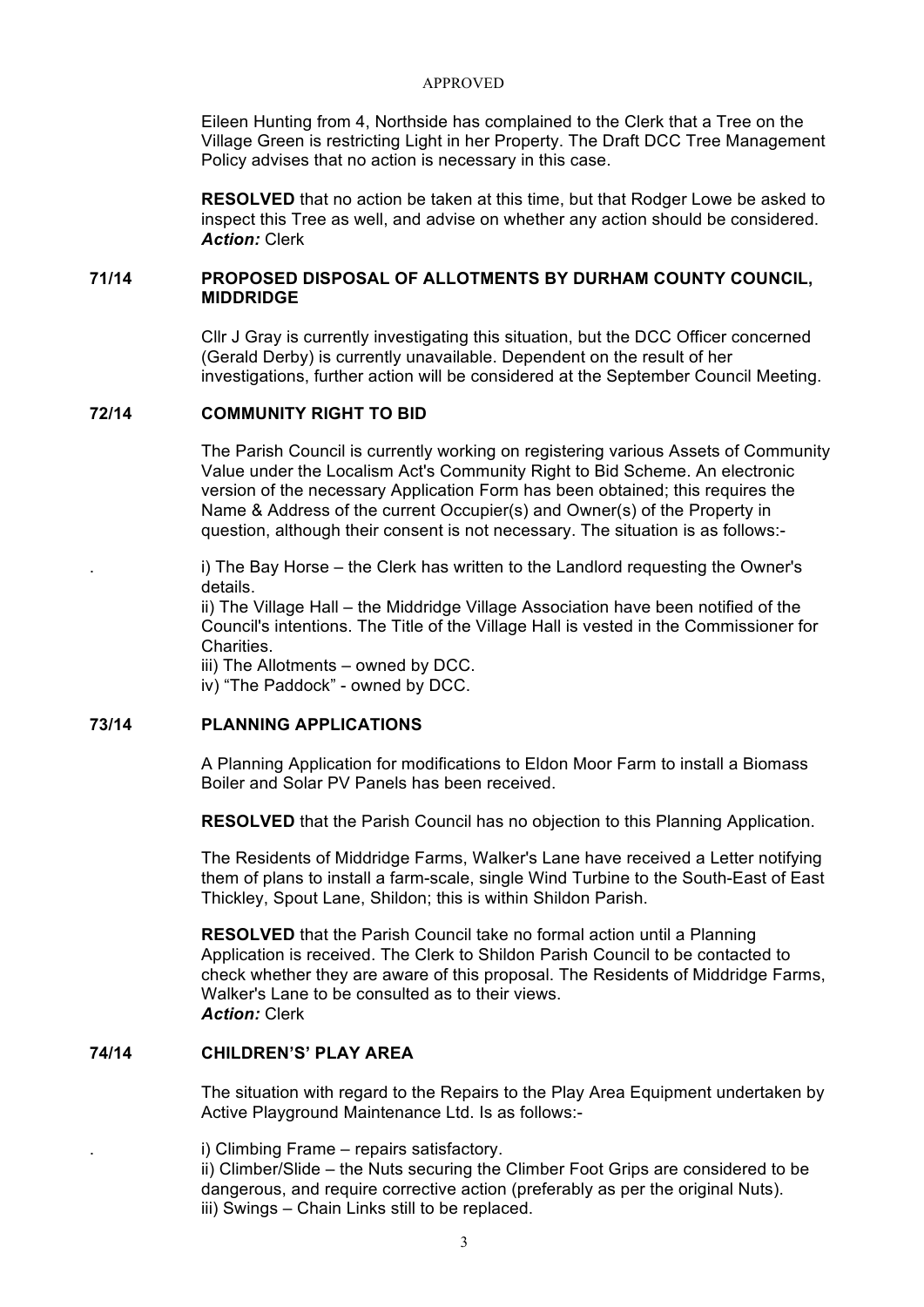**RESOLVED** that this situation be discussed with Doug Wallace of Active Playground Maintenance Ltd. on his planned visit of 8/9 July (to fit the Swing Chain Links), and appropriate action agreed. Payment of the Invoice for these Repairs is authorised, subject to the agreed corrective action being completed satisfactorily. *Action:* Clerk

# **75/14 C35 NEWTON AYCLIFFE TO SHILDON ROAD-TRAFFIC CALMING**

A DCC Speed Matrix was installed in the Village for a few days, and had a marked effect in reducing Vehicle Speeds, although some alarming Speeds were noticed. The Unit stopped working because the Battery became flat; when this was reported to DCC, the Officer concerned stated that this indicated a very high Volume of Traffic, and/or number of Vehicle Speeding.

**RESOLVED** that this indication of very high Volume of Traffic, and/or excessive Vehicle Speeds, be reported to Keith Jameson of the DCC Highways Department. *Action:* Clerk

The Council's Application for a Grant from Durham's Police and Crime Commissioner for a Speed Gun, and training in its use, was unsuccessful.

### **76/14 NEIGHBOURHOOD PLAN**

The Clerk was recently notified that the Council's Application for the whole of Middridge Parish to be designated as a Neighbourhood Area would be approved shortly, but no further communication has been received.

**RESOLVED** that Michael Lowe be contacted urgently to establish the situation regarding the Neighbourhood Area Application. *Action:* Clerk

Mike Peel has requested that he join the Neighbourhood Plan Working Party, and has been accepted.

### **77/14 GATC COMMUNITY GOVERNANCE REVIEW**

The Parish Council have been successful in organising a steady flow of Letters from Middridge Residents to the Newton News opposing the Great Aycliffe Town Council (GATC) Petition to take over Eldon Whins.

A Document has come into the Parish Council's possession, indicating that at a Meeting of the Horndale Residents Association on  $4<sup>th</sup>$  June, Members were informed that "Eldon Whins will be part of Middridge unless we sign the Petition to keep it in GATC". This is the complete opposite of the actual situation, and in view of the fact that a copy of the GATC Petition was available at this Meeting for signature, it is likely that some Residents may have signed the GATC Petition for invalid reasons.

**RESOLVED** that a Letter be sent to the Secretary of the DCC Constitution Working Group (Jocasta Lawton) stating that the Parish Council consider the GATC Petition is not valid for this reason. *Action:* Clerk

Andrew Bailey mentioned at the GAMP Local Council's Meeting that Persimmon had contacted GATC with some questions regarding the DCC Eldon Whins Plans, but had been informed that Eldon Whins was in Middridge Parish.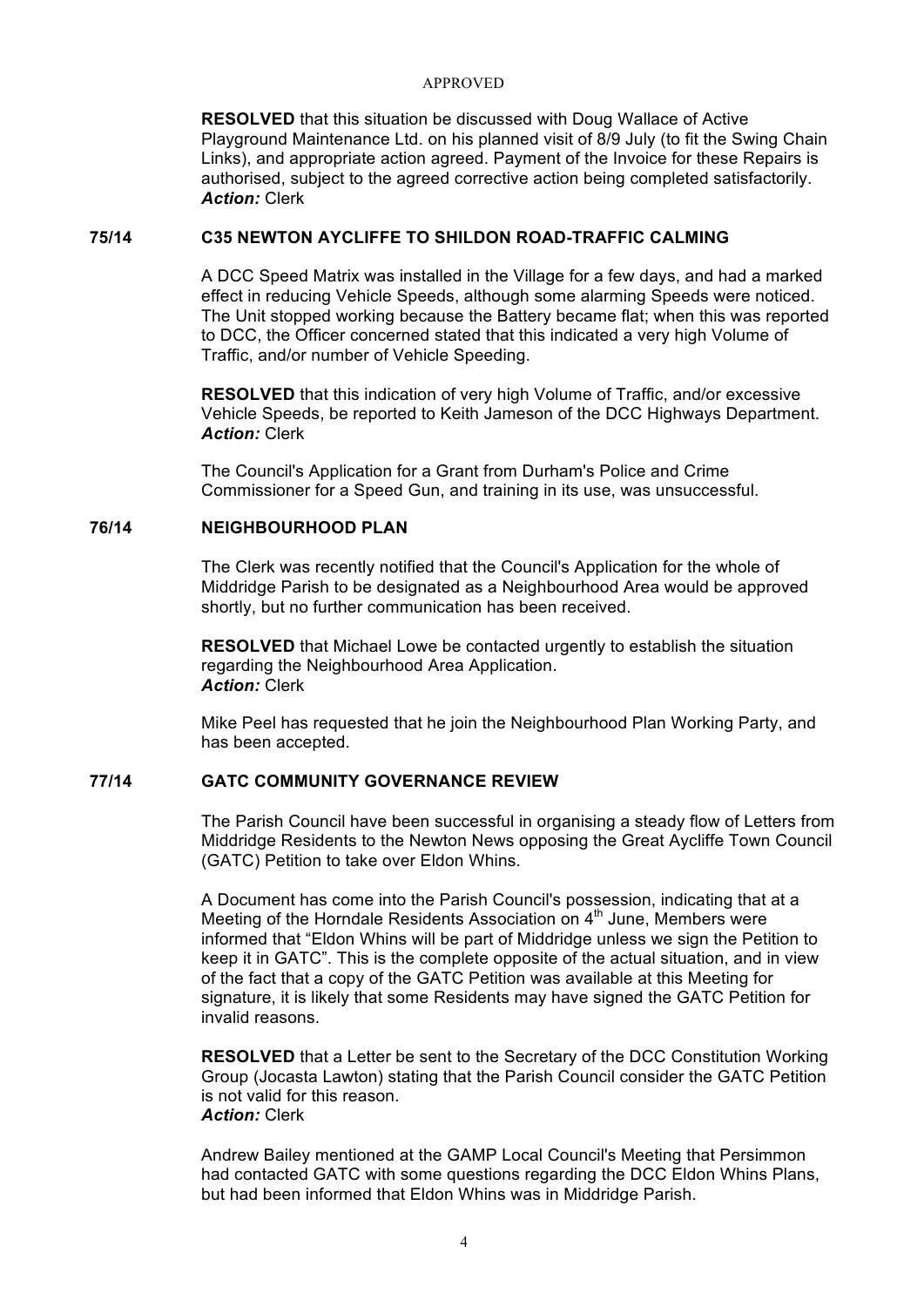APPROVED **RESOLVED** that a Letter be sent to Persimmon regarding this matter. *Action:* Clerk

### **78/14 WEBSITE**

The situation with regard to the Parish Council paying for Website Hosting of the Village Website seems to be satisfactorily resolved. Some aspects of the Village Website with regard to the Parish Council still need updating.

> **RESOLVED** that the Village Website be updated. *Action:* Cllr P Makinson & Clerk

# **79/14 STATUTORY POLICIES**

**RESOLVED** that the Council undertake a Review of its existing Statutory Policies. *Action:* Cllr W Mellors & Clerk

Proposals for amendments will be prepared, for consideration by a Sub-Committee of the full Council, to meet before the September Meeting.

# **80/14 ACCOUNTS FOR PAYMENT**

Councillors considered a Schedule of Accounts for Payment.

| <b>RESOLVED</b> that the following Accounts be approved for payment:- |                                       |    |          |  |  |
|-----------------------------------------------------------------------|---------------------------------------|----|----------|--|--|
| Hayfields Contracting Ltd.                                            | Parish Paths; 1 <sup>st</sup> Cut     |    | £ 492.00 |  |  |
| <b>JWS Powerwash</b>                                                  | <b>Bus Shelter Cleaning</b>           | £  | 36.00    |  |  |
| <b>CDALC</b>                                                          | <b>Village Greens Training Course</b> |    | 27.00    |  |  |
| <b>NAC</b>                                                            | Membership Fees 2014/15               |    | 78.00    |  |  |
| <b>Active Playground Manage</b>                                       | <b>Play Area Repairs</b>              |    | £ 942.00 |  |  |
| Alan Jordan                                                           | <b>Clerk's Expenses</b>               | £. | 77.05    |  |  |

### **81/14 GAMP - AREA ACTION PARTNERSHIP – FEEDBACK**

### **(i) GAMP Board Meetings**

**RESOLVED** that the Council should endeavour to have a Representative at all future GAMP Board Meetings.

The Clerk agreed to attend the next Meeting at the Village Hall, Aycliffe Village on  $16<sup>th</sup>$  July at 6.00 pm.

### **(ii) GAMP Local Council's Meeting**

Cllrs W Mellors and J & A Clarke attended the recent GAMP Local Council's Meeting; Cllr A Clarke was elected Vice-Chair.

Amongst other matters (see above), Plans to merge Greenfield (Newton Aycliffe) and Sunnydale (Shildon) Comprehensive Schools were discussed.

### **82/14 GENERAL CORRESPONDENCE**

Nothing to report.

# **83/14 ADDITIONAL ITEMS**

### **(i) Shildon/Aycliffe Railway Path**

Victoria Lloyd has been contacted with a view to providing access for Cyclists from Walker's Lane onto the new Path.